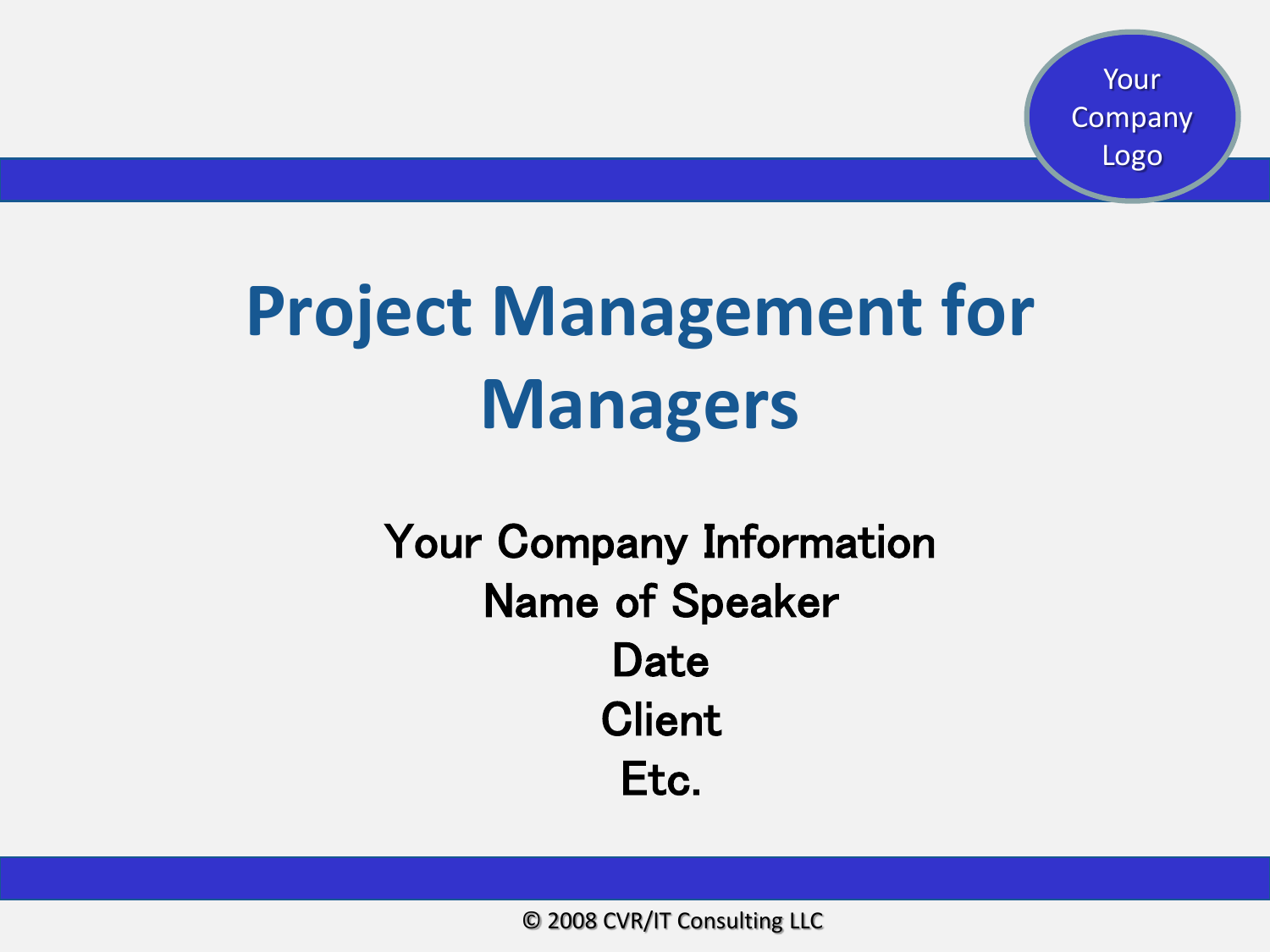

Your Company Logo

*© 2008-2013 CVR/IT Consulting LLC* 2

• Information about your company or institution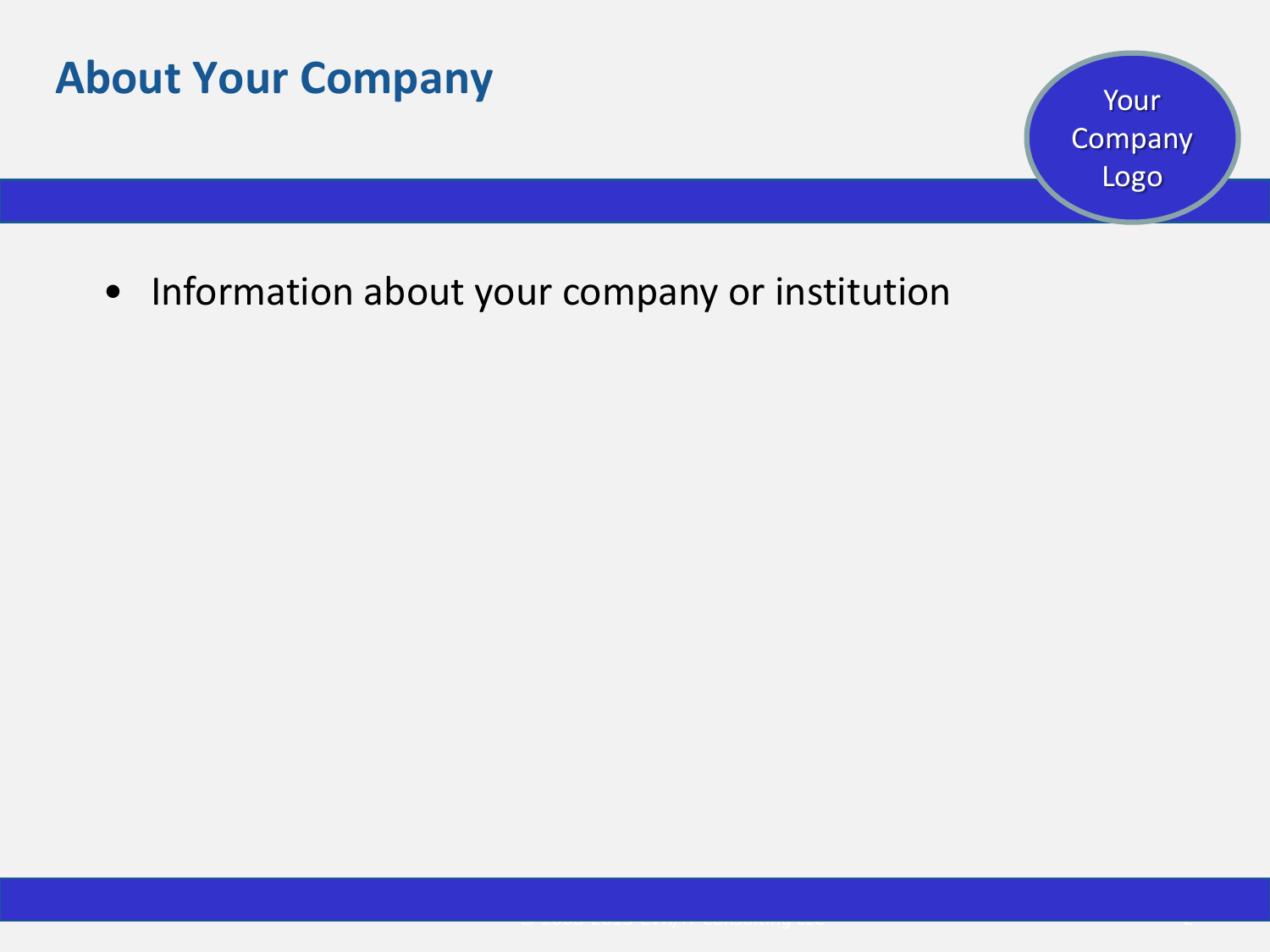### **Project Management for Managers 1996 Mour**

#### **Section 1: Introduction**

- –Definition of Project
- –What is the source of project failure?
- –What is the source of project success?
- –Defining project success
- –Project and product life cycle
- –Course blueprint

Company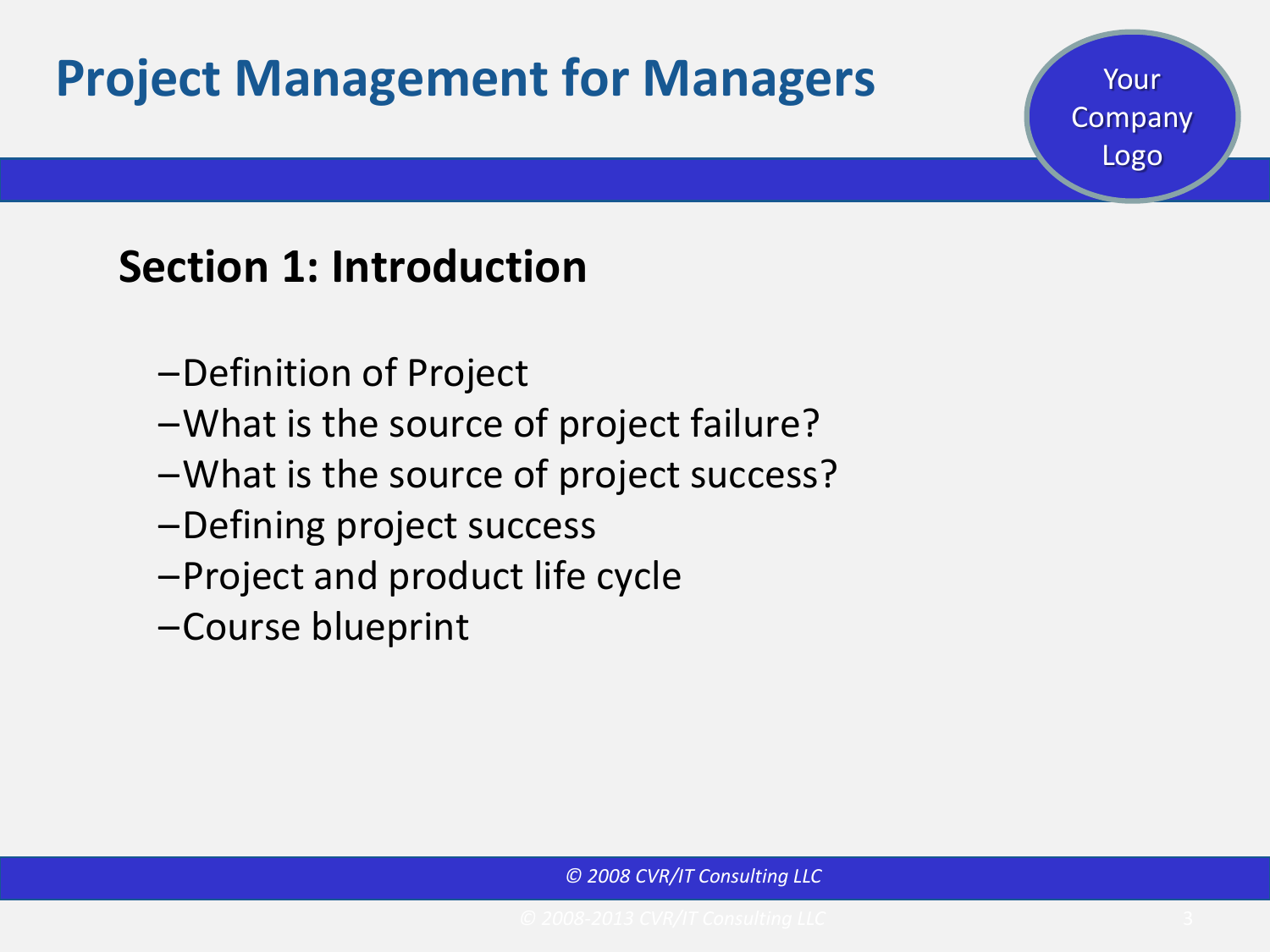#### **Definition of a Project**

#### A project:

- Is temporary
- –Creates a unique product, service, or result
- –Consumes resources
- Involves risk
- Is an investment
- Is intended to create a Business Value
- –Is a Human Endeavor

Your

Company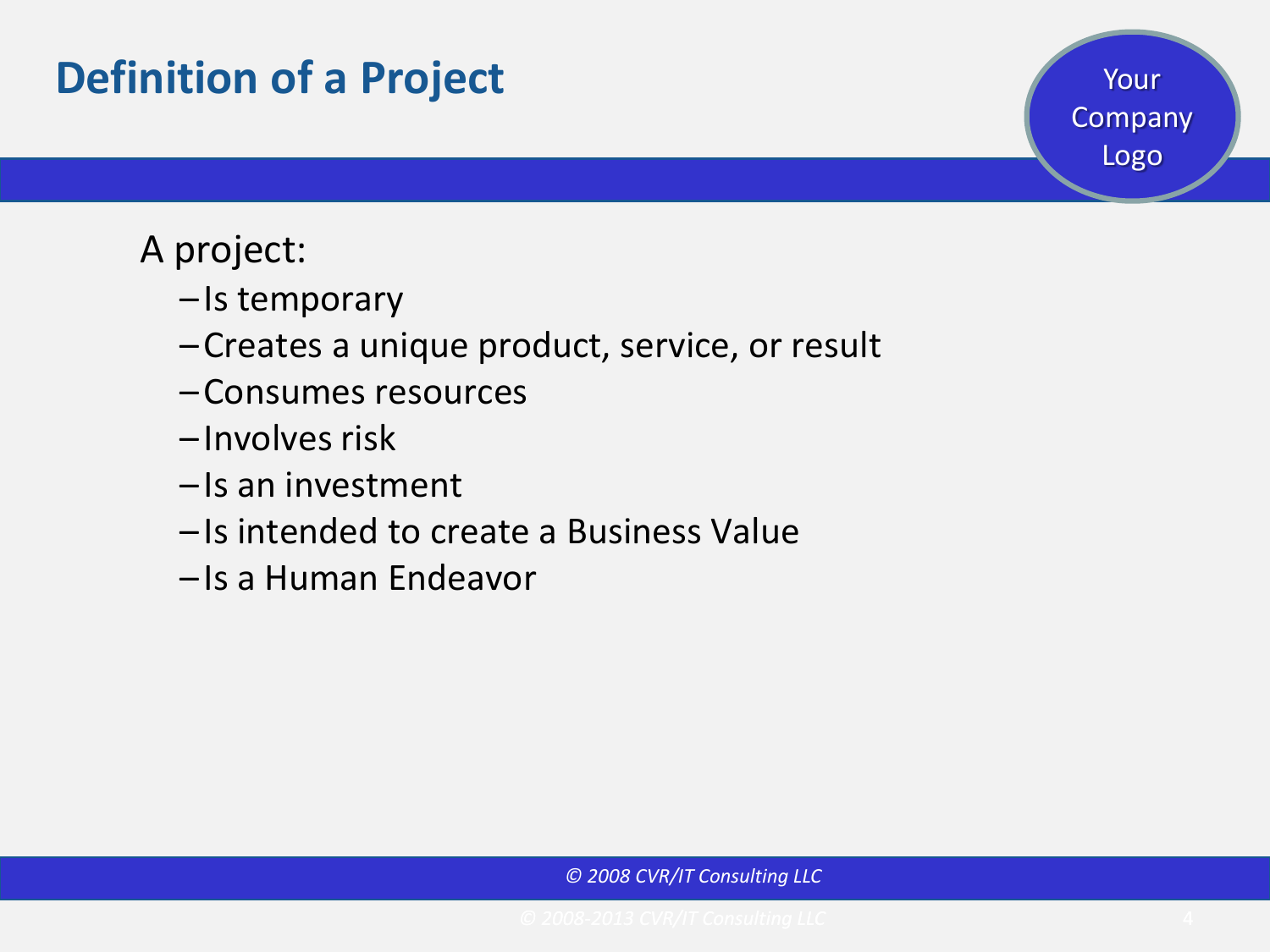#### **Definitions**

- Project
	- *A temporary human endeavor undertaken to create a defined Business Value through delivery of a unique product, service or result*
- Program
	- *A collection of projects that are managed together in order to obtain benefits unavailable if they were managed separately*
- Portfolio
	- *A collection of projects, programs and other components that, together, fulfill one or more current business strategies of the enterprise*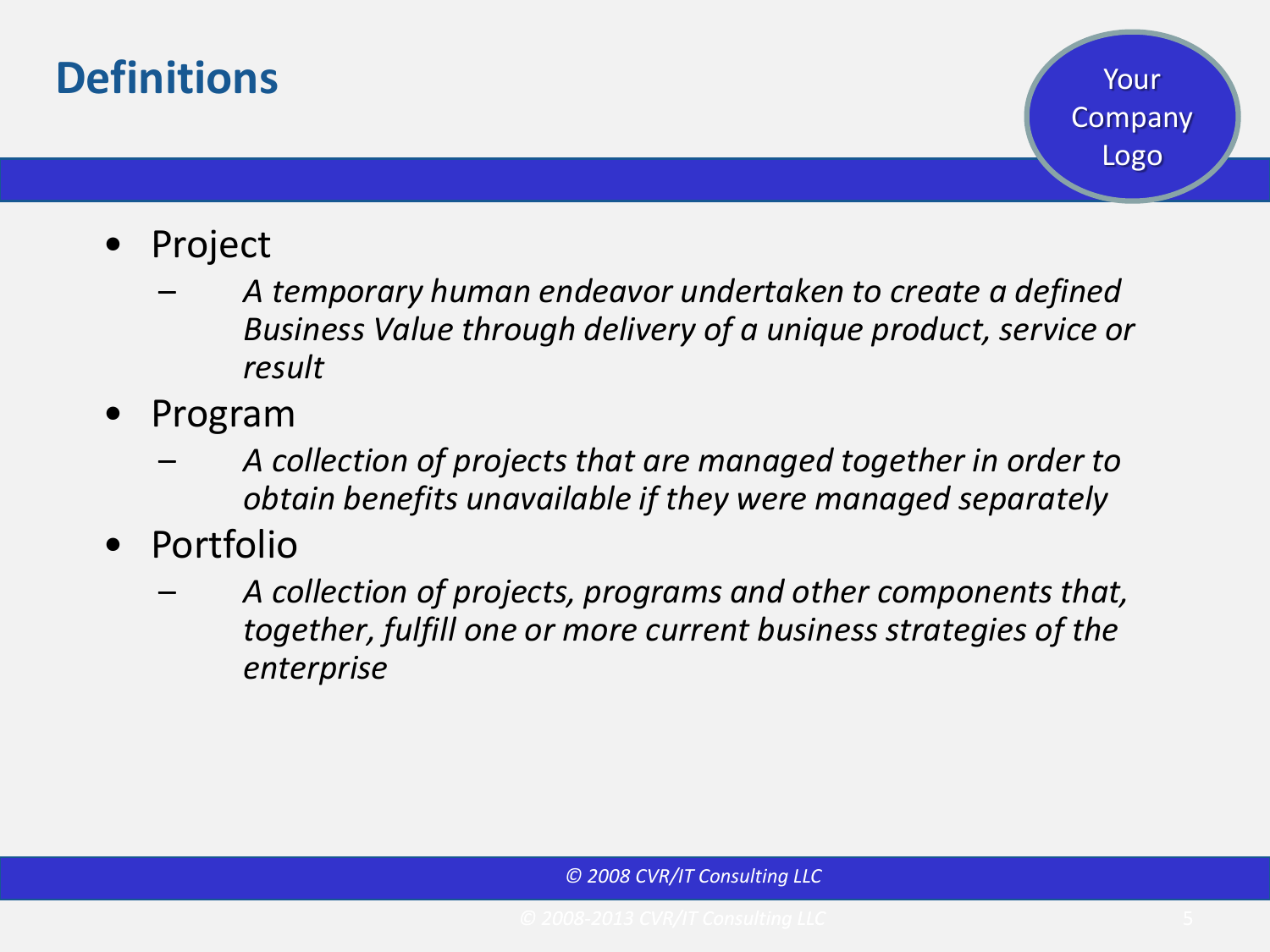#### • Think of projects in your past that were less than spectacular. – What gave them problems? – What make them fail? • List one cause of project failure per sticky note (up to 3 notes) **Exercise: What causes project failure?** Your Company Logo

• Put your notes on the front board close to similar notes.

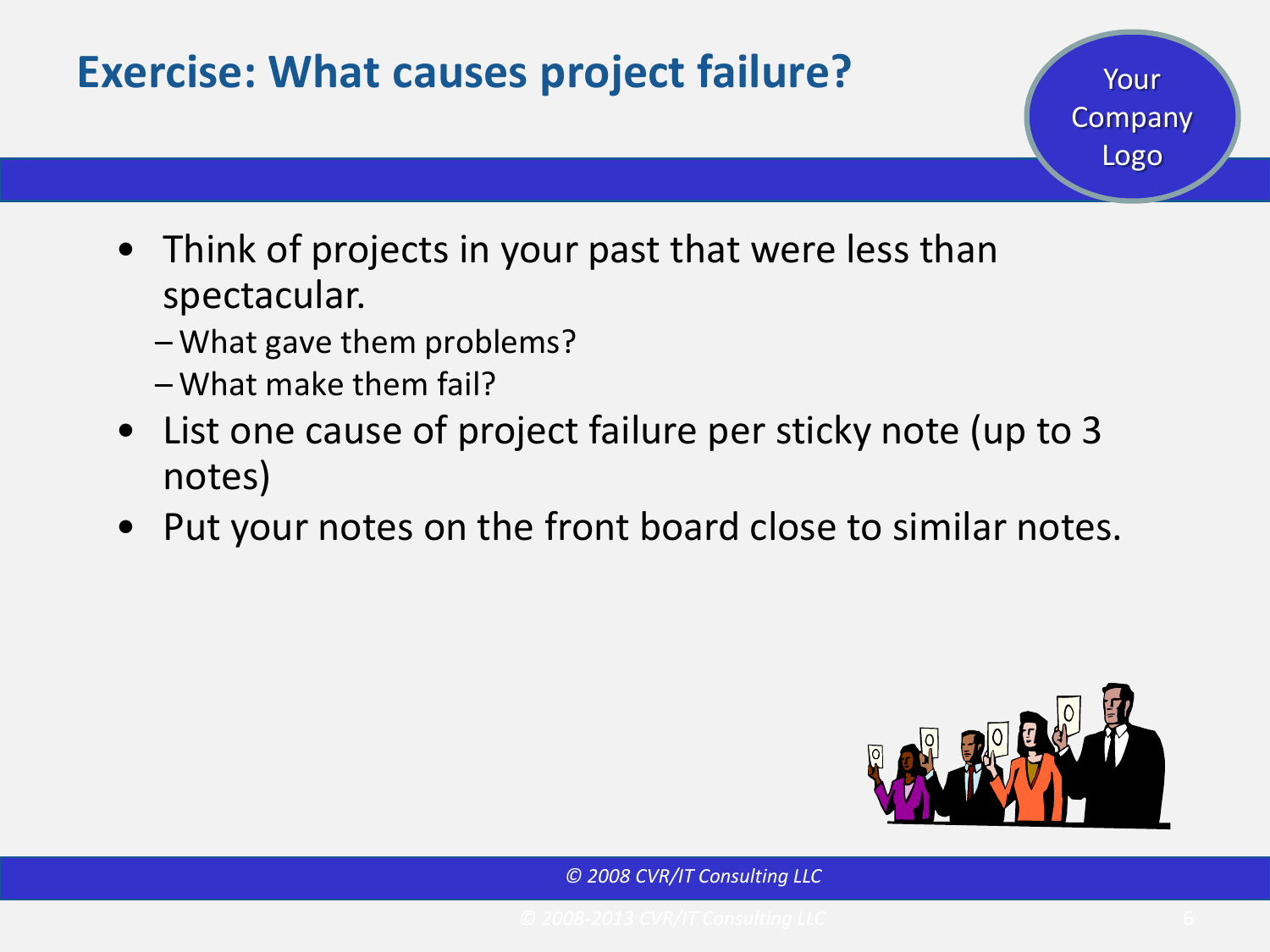#### **Sources of Project Failure**

Your Company Logo

- Inadequate planning
- Lack of control, e.g. scope creep
- Nonexistent or lack of upper management support
- Lack of project direction; poorly defined project goals
- Poor risk planning
- Lack of end user / customer support
- Poor communications
- Insufficient or inappropriate resources
- Inadequate and poorly managed requirements
- Unrealistic expectations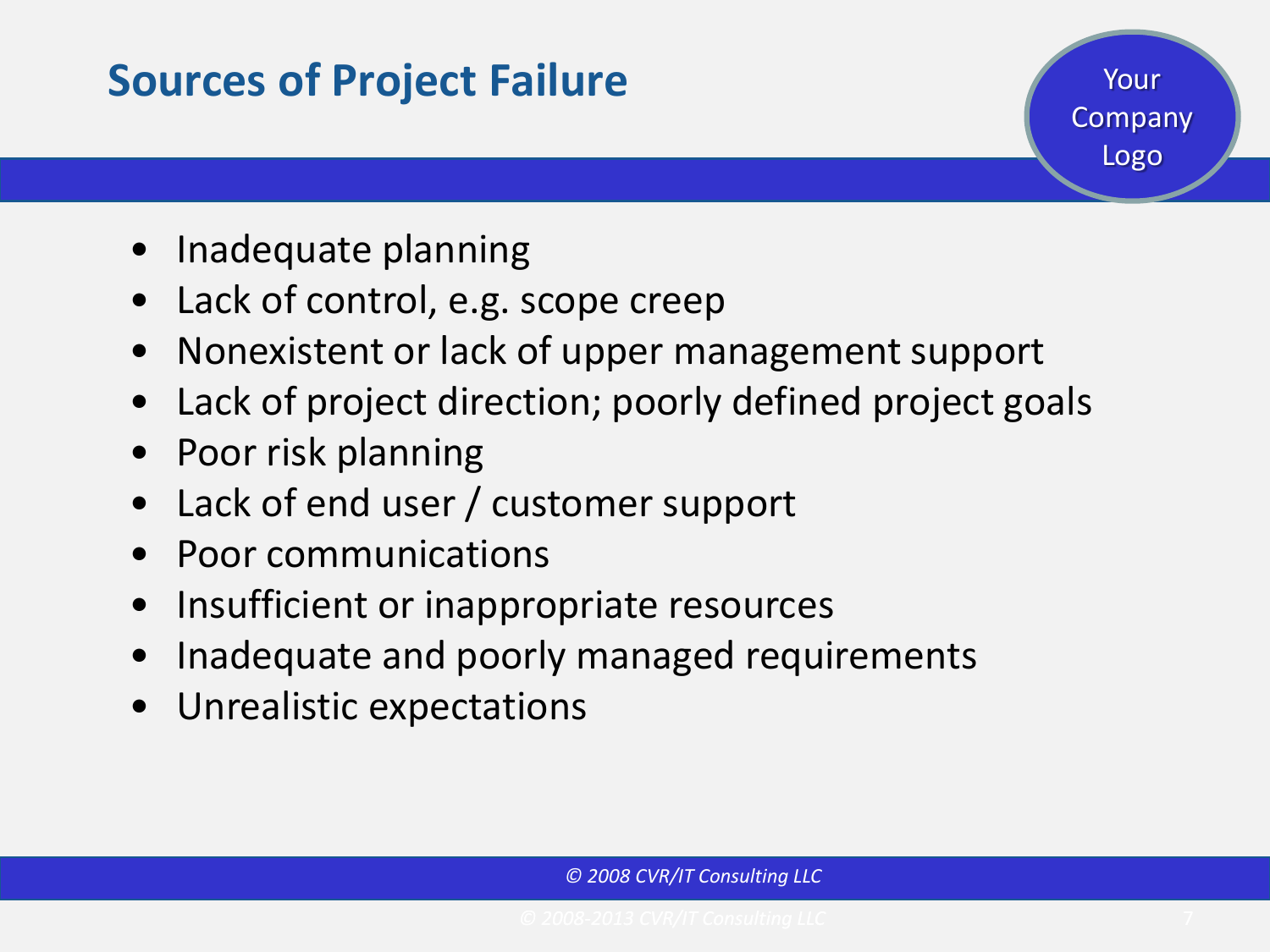#### **Reasons for Project Success**

- Your Company Logo
- Executive support and organizational commitment
- Clear project definition and business objectives
- Correct and complete requirements
- Practical plan and realistic expectations
- Clear roles and responsibilities
- Involvement of skilled resources, including experienced project managers
- Adequate risk management and quality methods
- Integrated change control
- **Effective communication**
- Effective project methodology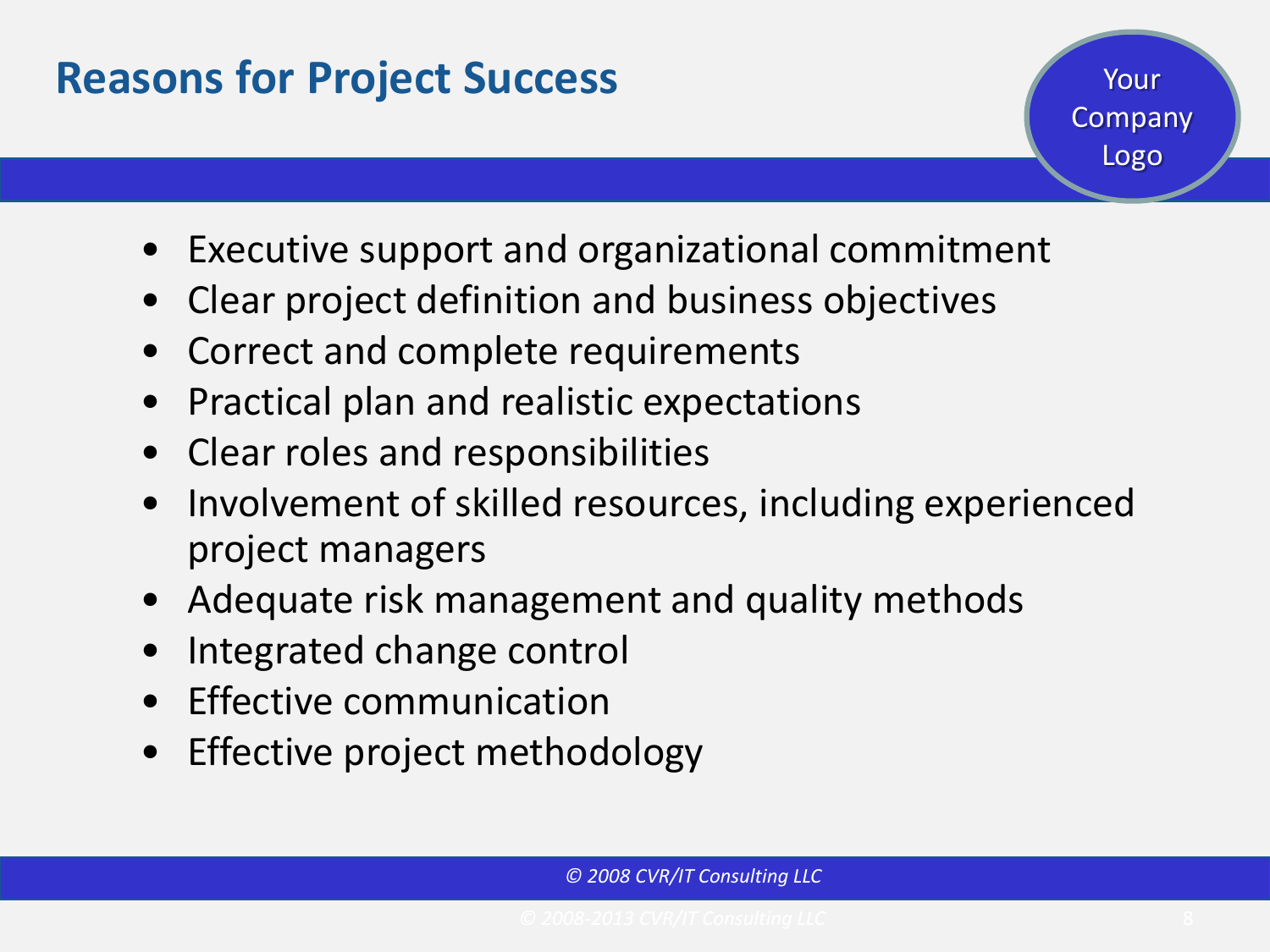• How do you know when a project is successful?

*© 2008 CVR/IT Consulting LLC*

Your

**Company**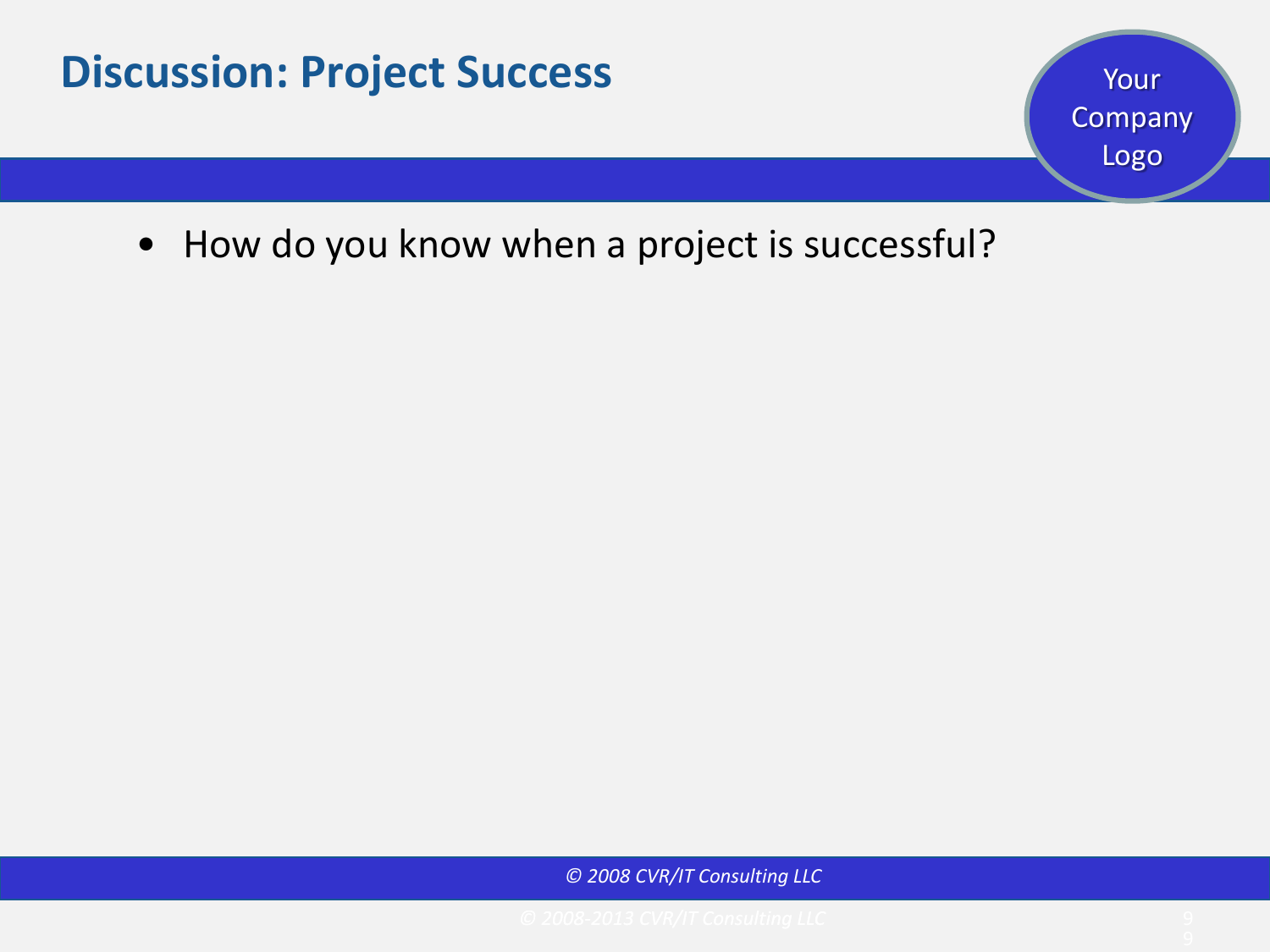- How do you know when a project is successful?
- Is this internal IT project successful?
	- Delivers full scope on time and within budget

*© 2008 CVR/IT Consulting LLC*

Your

Company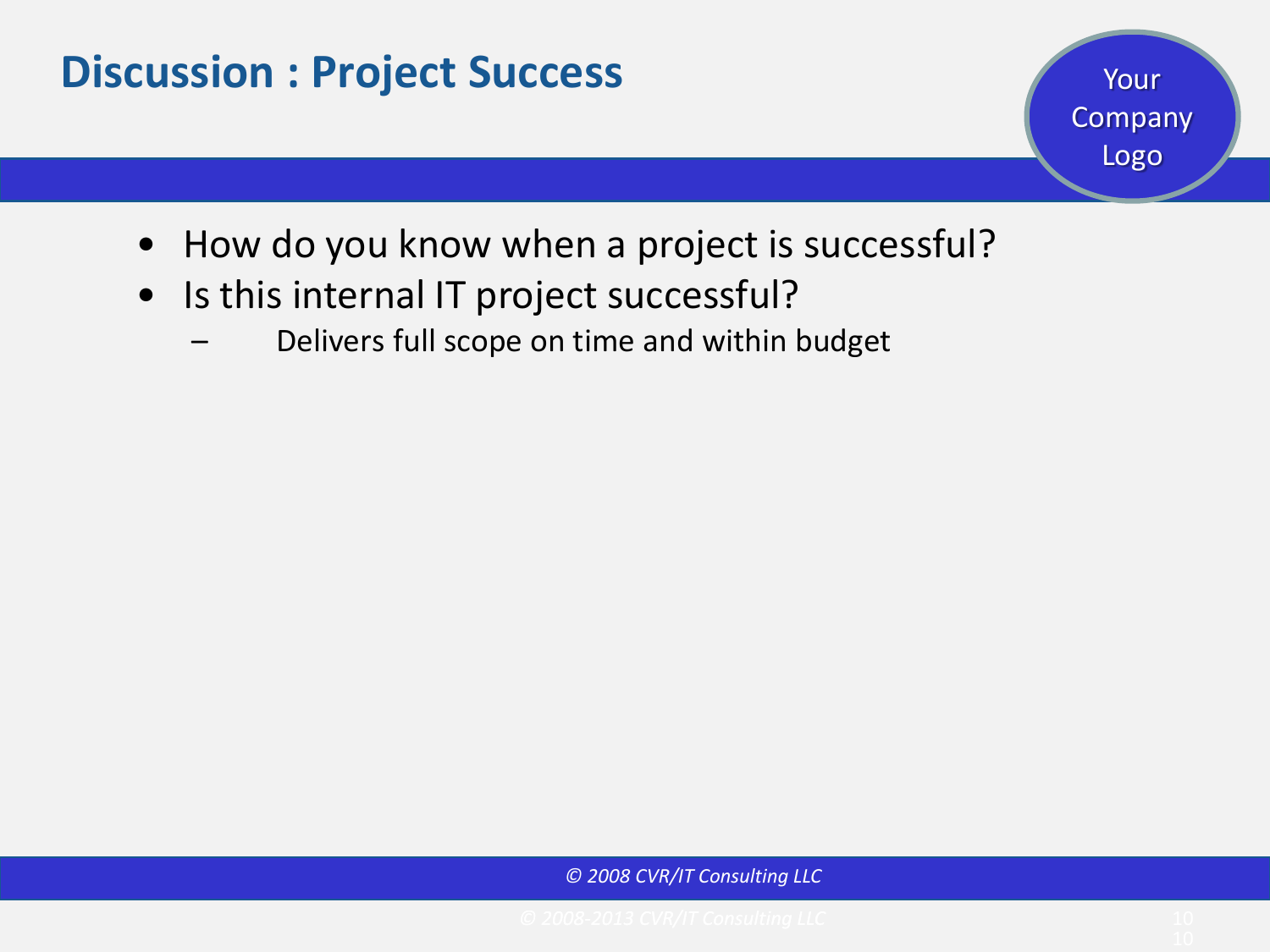- Your Company Logo
- How do you know when a project is successful?
- Is this internal IT project successful?
	- Delivers full scope on time and within budget
	- Delivers full scope on time and within budget, and the deliverables produce the intended result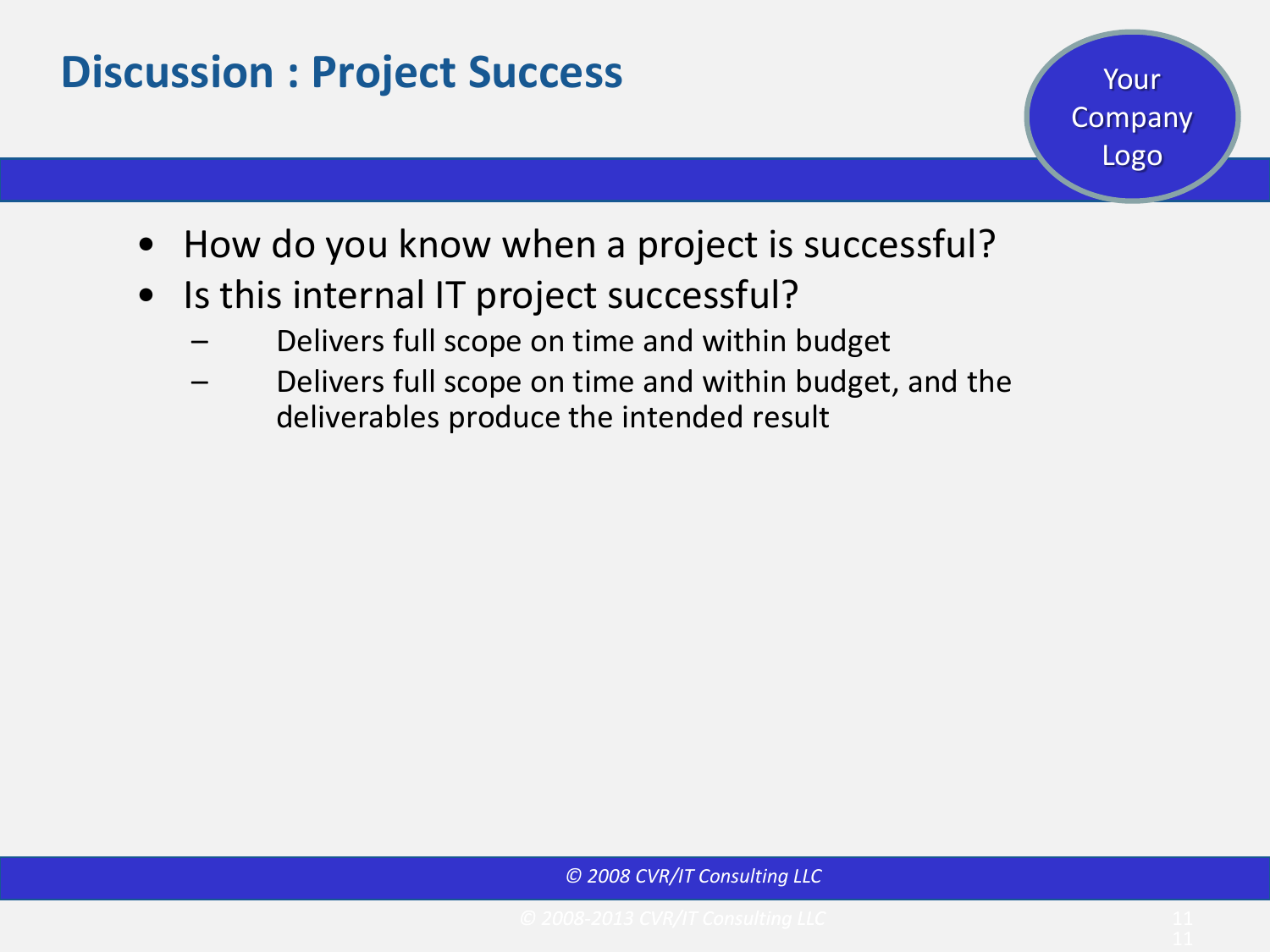- Your Company Logo
- How do you know when a project is successful?
- Is this internal IT project successful?
	- Delivers full scope on time and within budget
	- Delivers full scope on time and within budget, and the deliverables produce the intended result
	- but the Total Cost of Ownership greatly exceeds the Business Value of the project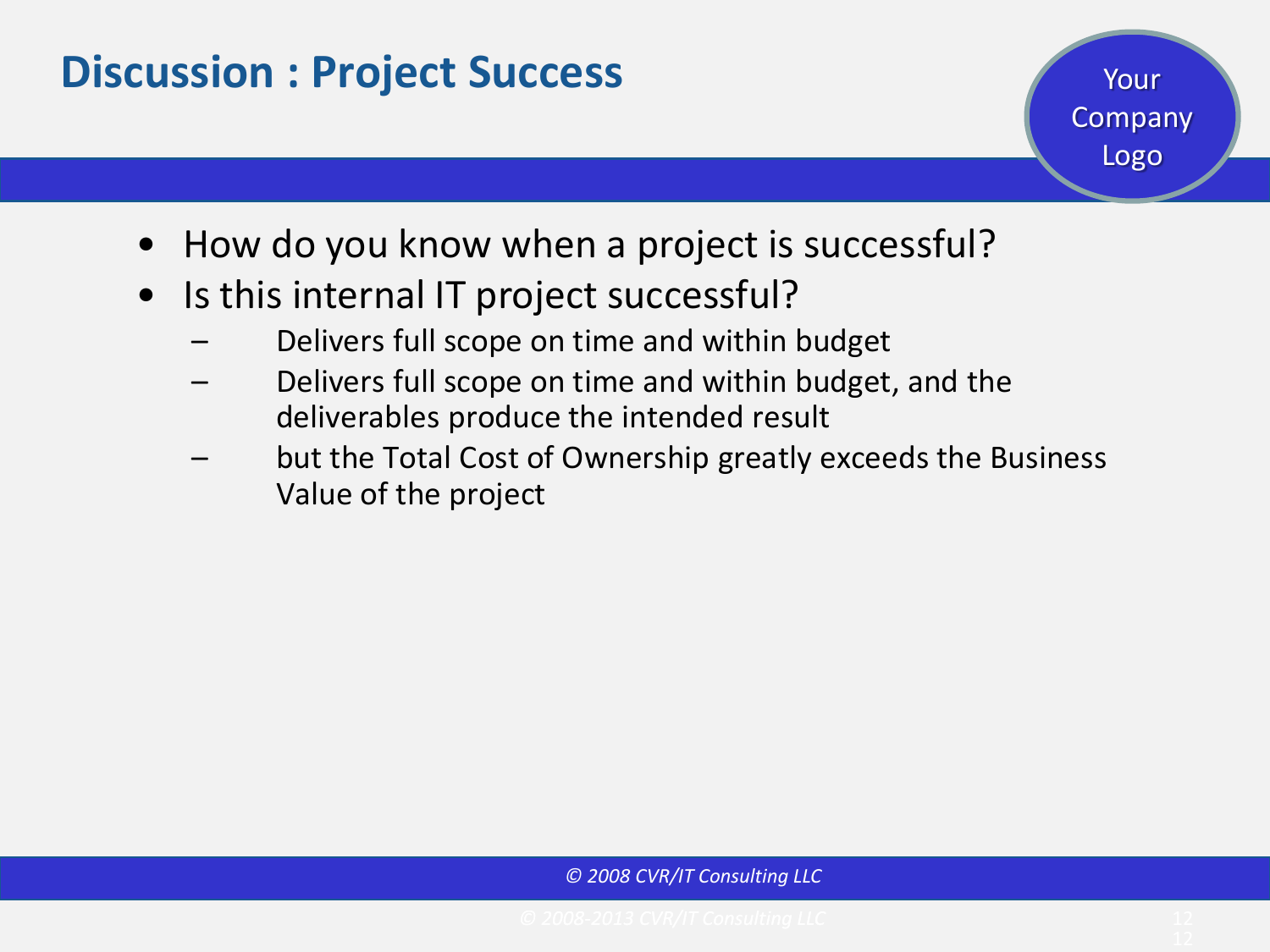- Your Company Logo
- How do you know when a project is successful?
- Is this internal IT project successful?
	- Delivers full scope on time and within budget
	- Delivers full scope on time and within budget, and the deliverables produce the intended result
	- but the Total Cost of Ownership greatly exceeds the Business Value of the project
	- Delivers full scope on time and within budget, the deliverables produce the intended result, and the Total Cost of Ownership is within expectations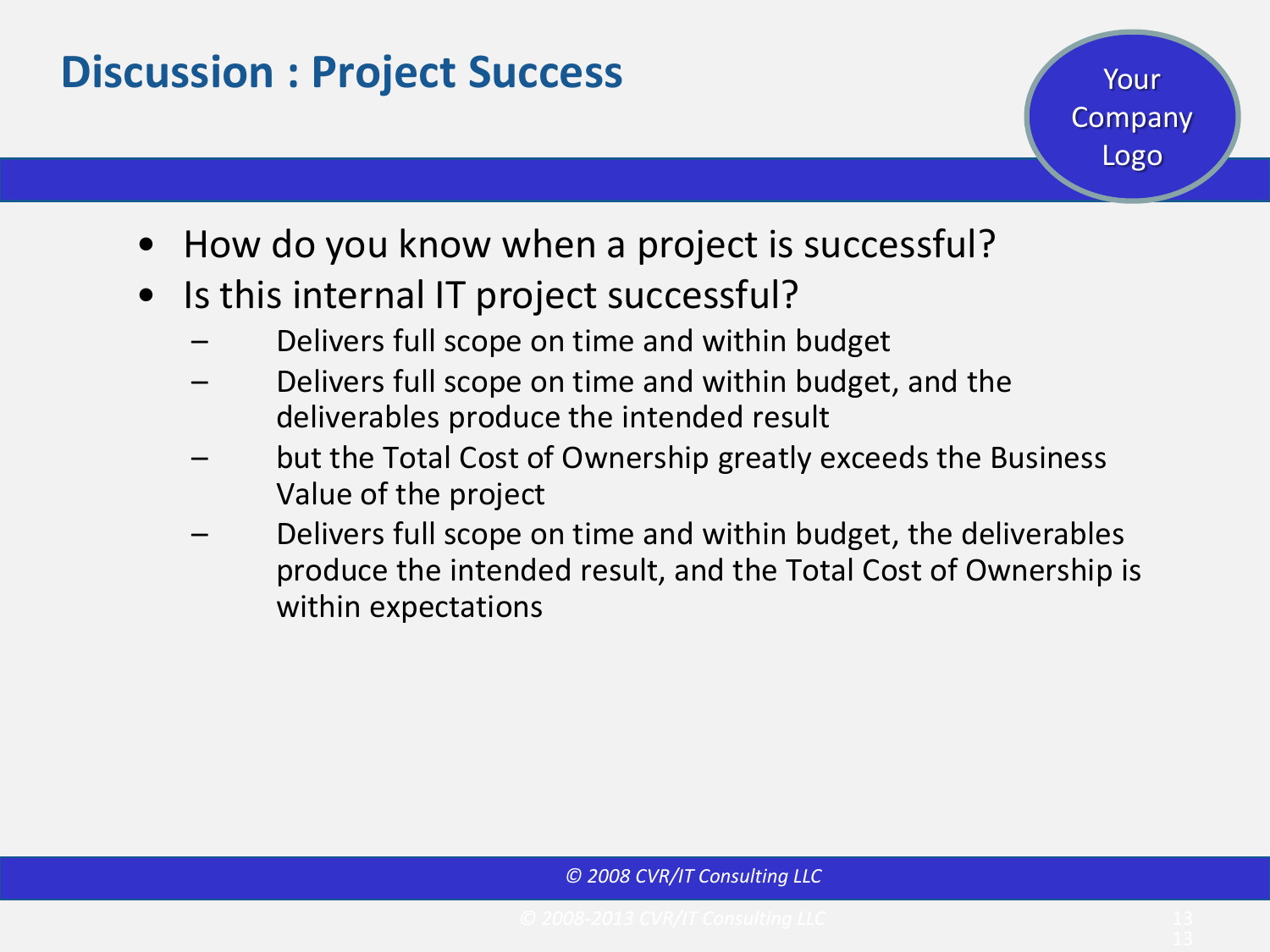- Your Company Logo
- How do you know when a project is successful?
- Is this internal IT project successful?
	- Delivers full scope on time and within budget
	- Delivers full scope on time and within budget, and the deliverables produce the intended result
	- but the Total Cost of Ownership greatly exceeds the Business Value of the project
	- Delivers full scope on time and within budget, the deliverables produce the intended result, and the Total Cost of Ownership is within expectations
	- but the project supports a now obsolete Business Strategy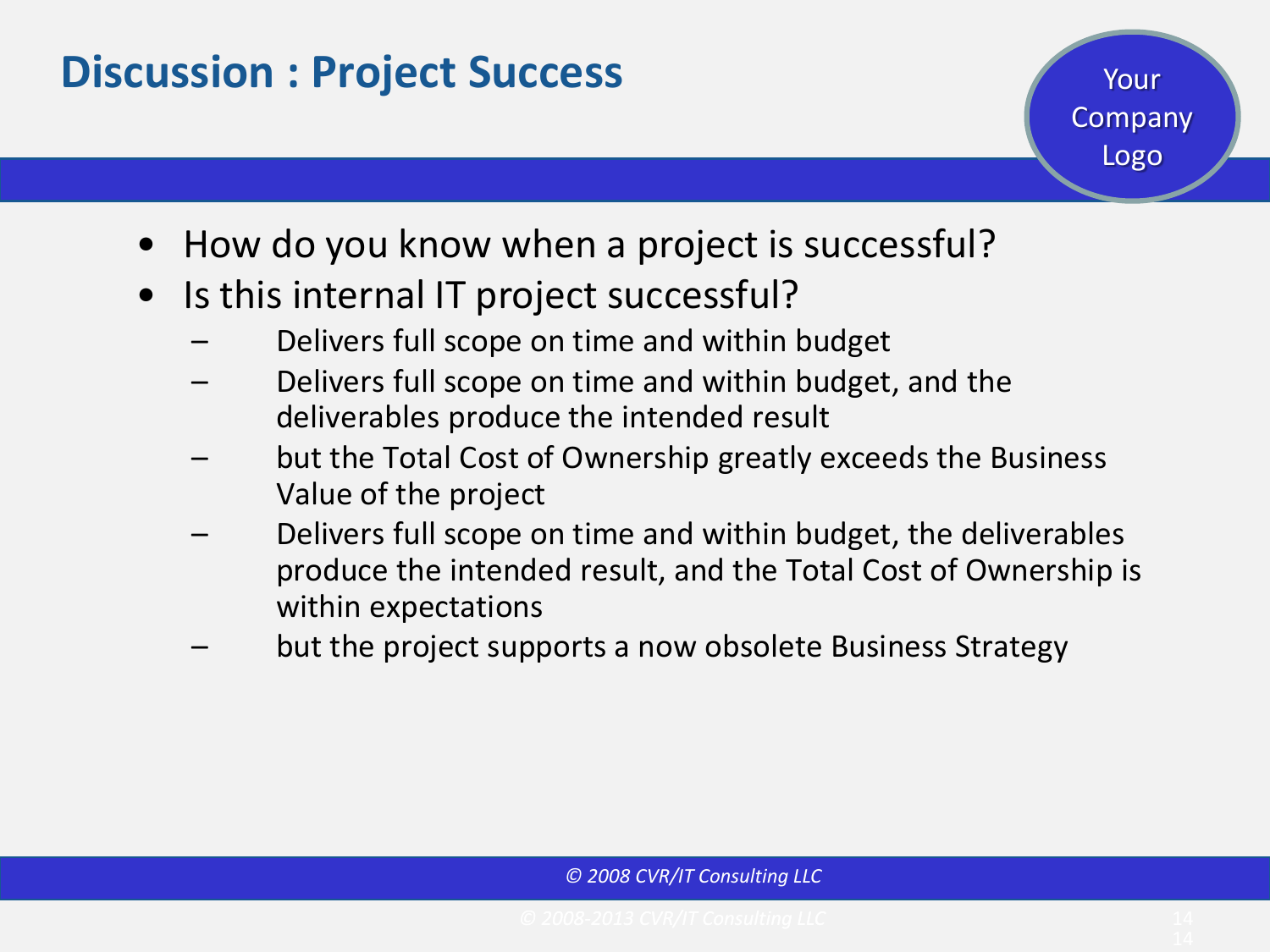- Your Company Logo
- How do you know when a project is successful?
- Is this internal IT project successful?
	- Delivers full scope on time and within budget
	- Delivers full scope on time and within budget, and the deliverables produce the intended result
	- but the Total Cost of Ownership greatly exceeds the Business Value of the project
	- Delivers full scope on time and within budget, the deliverables produce the intended result, and the Total Cost of Ownership is within expectations
	- but the project supports a now obsolete Business Strategy
	- Delivers full scope on time and within budget, the deliverables produce the intended result, the Total Cost of Ownership is within expectations ,and the project supports a current Business Strategy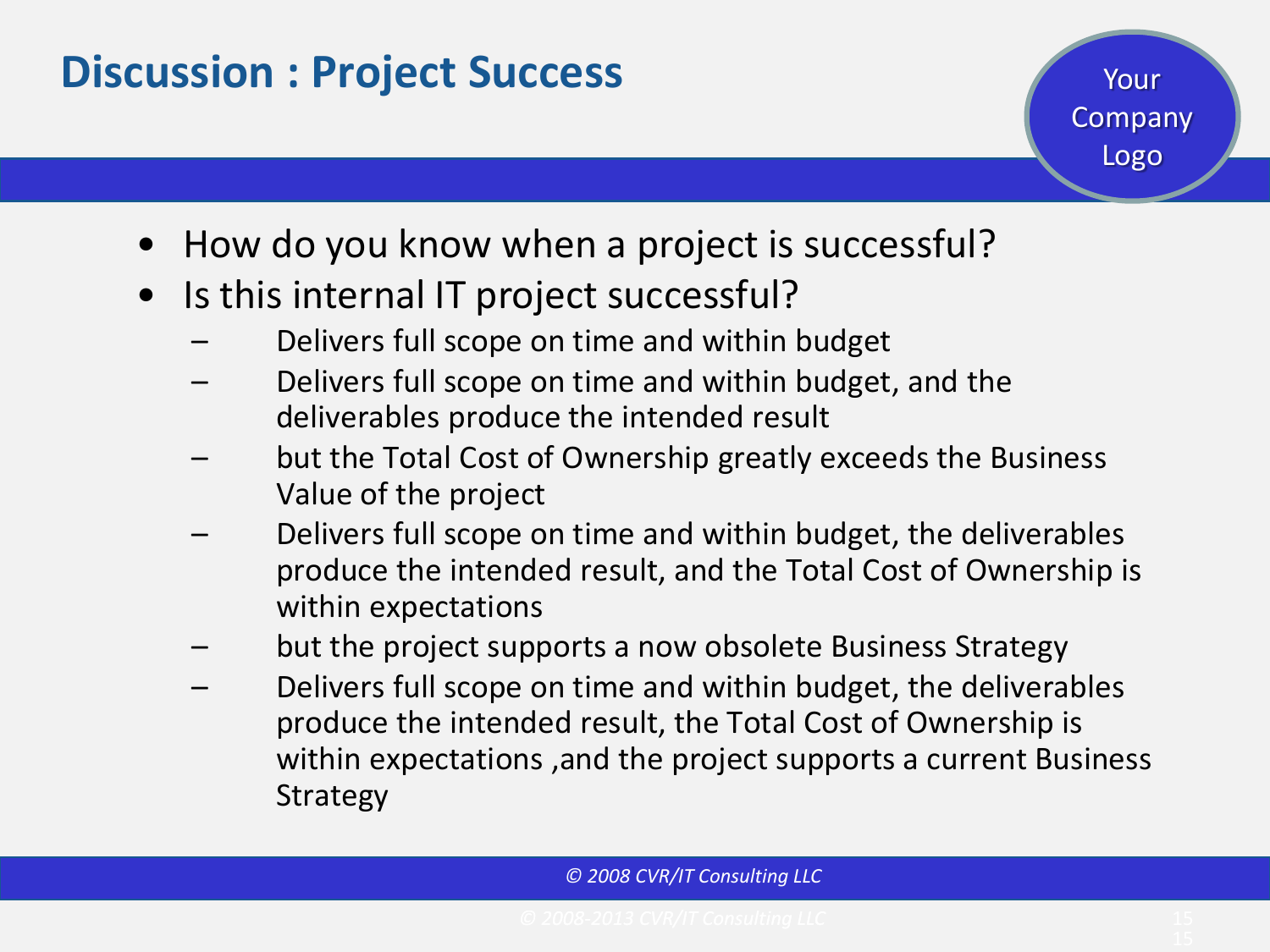#### **Perspectives – Defining Success**

We can distinguish four levels of project success:

- –Project delivery must succeed
- The project must produce a tactical result
- The project must provide the intended results at an acceptable cost
- The project must support corporate strategy

Your

Company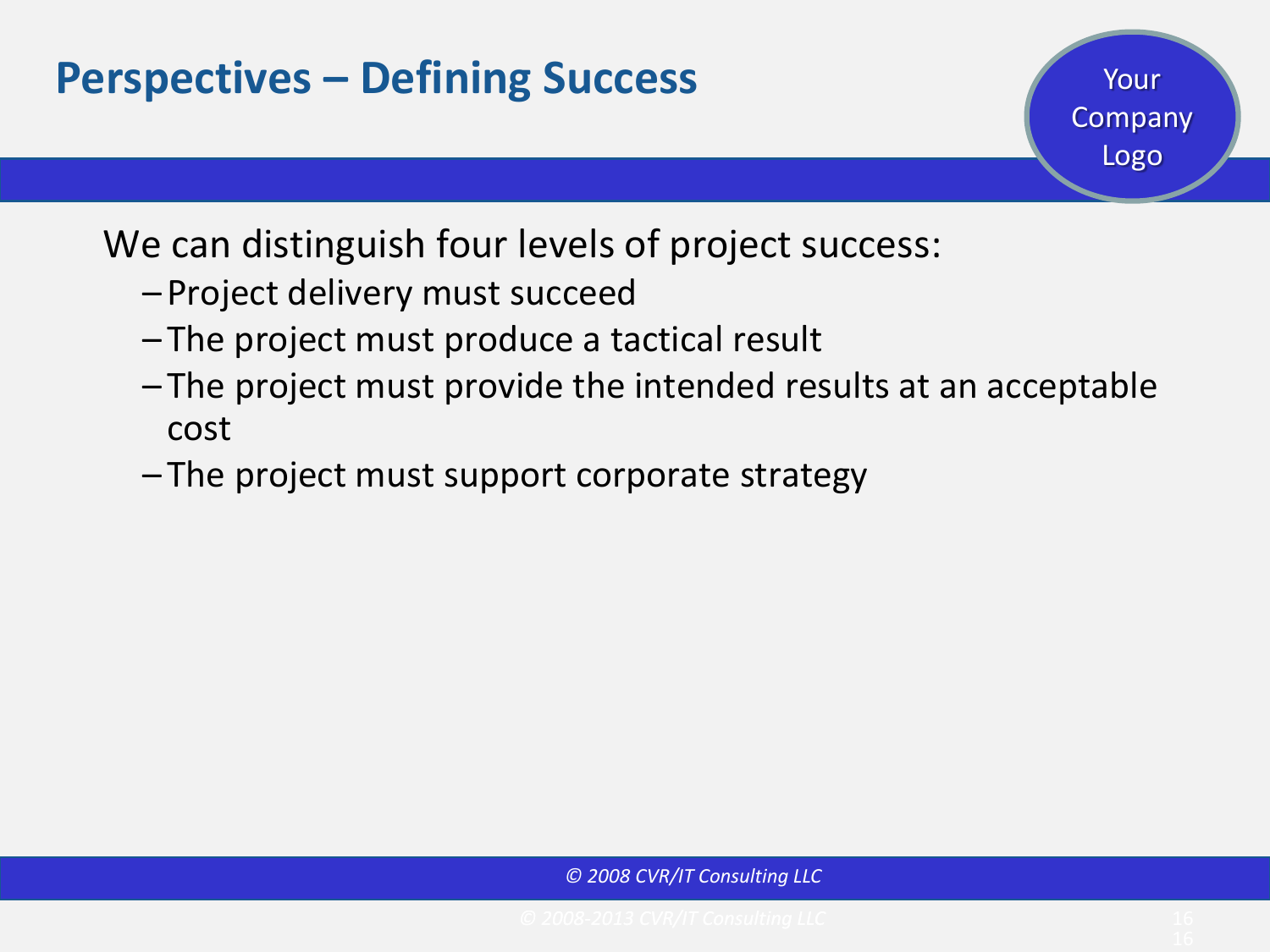## Delivery Success is not enough

## We must be doing the Right Projects

## We must manage our investment in Projects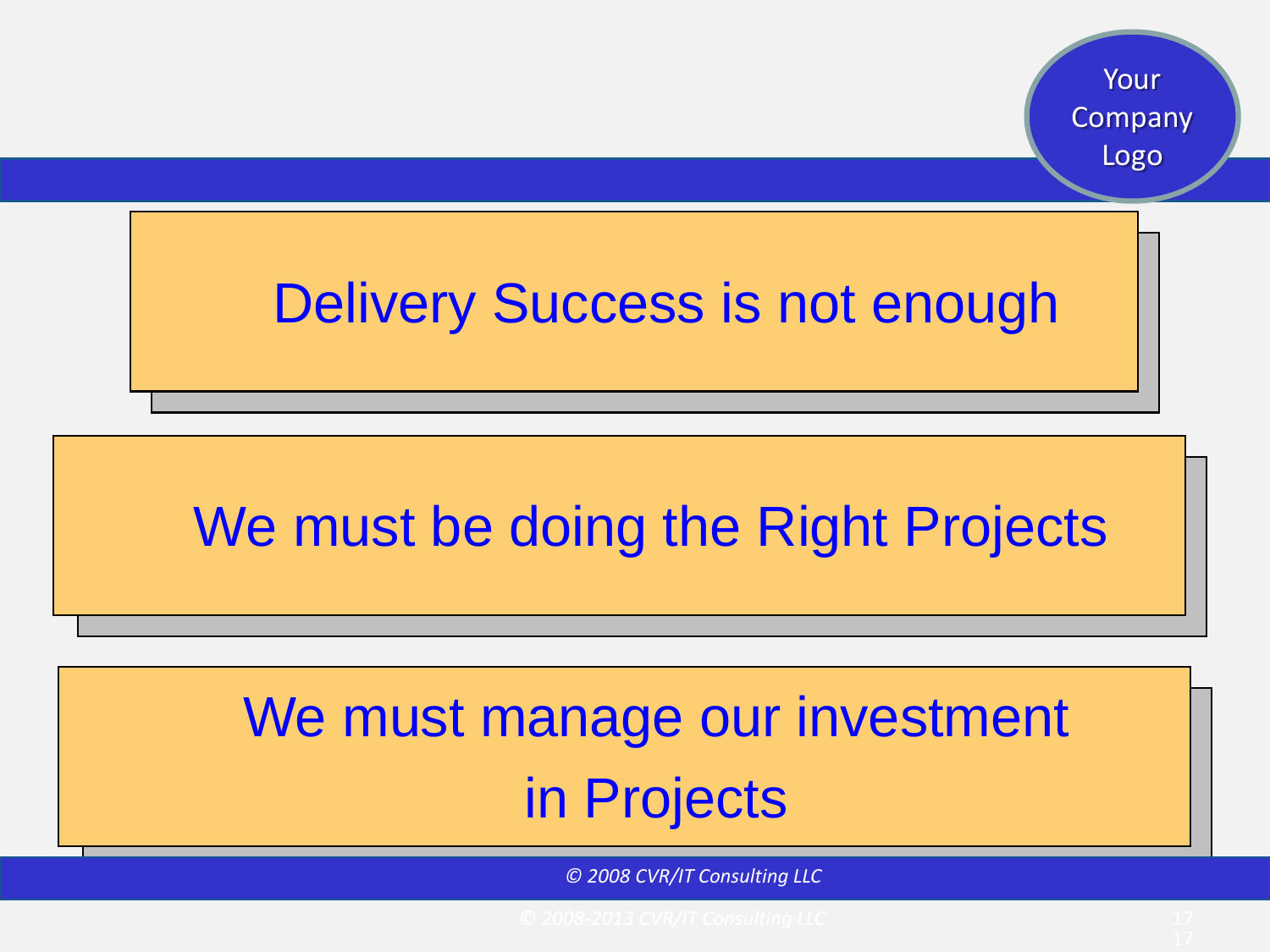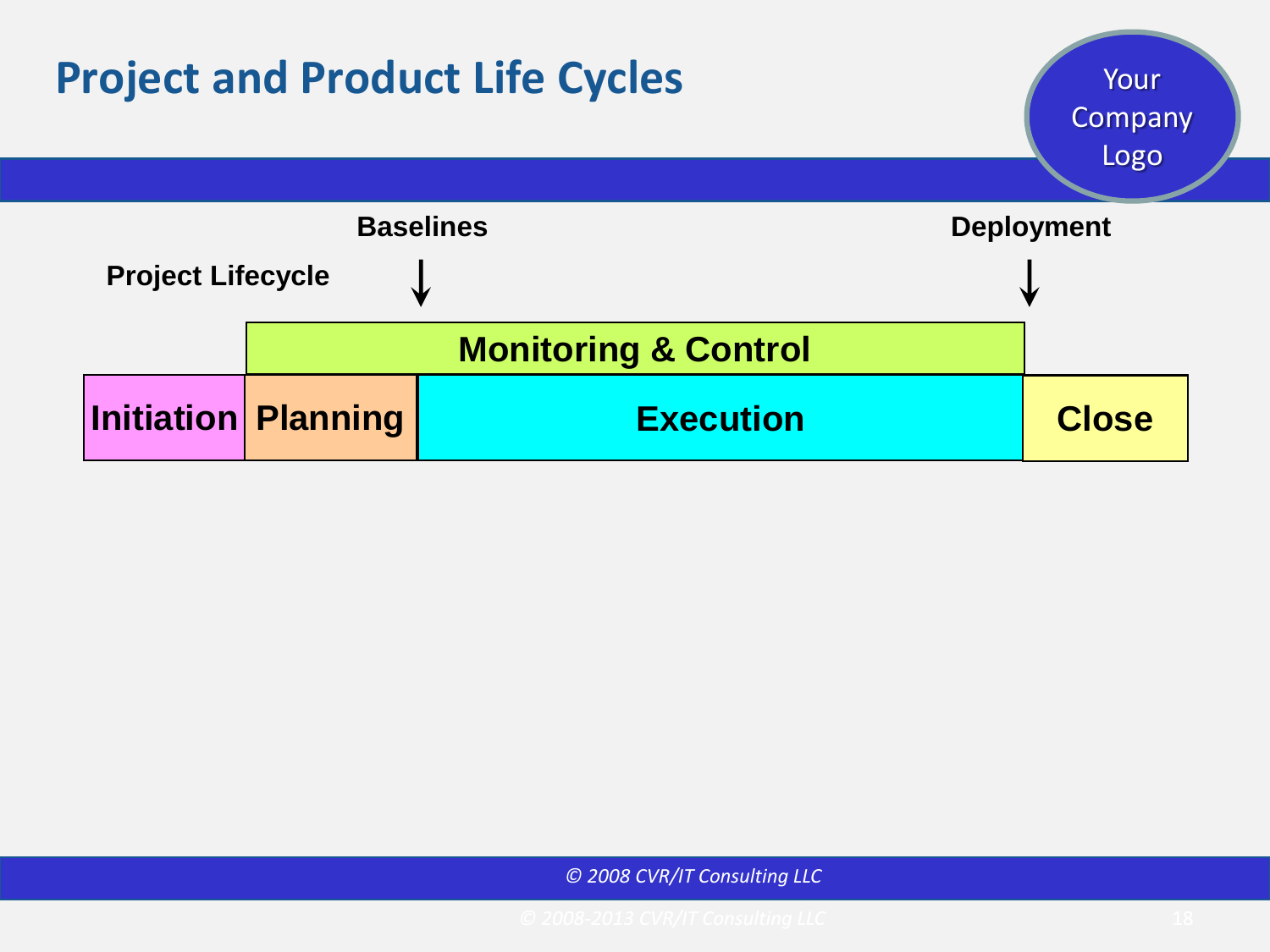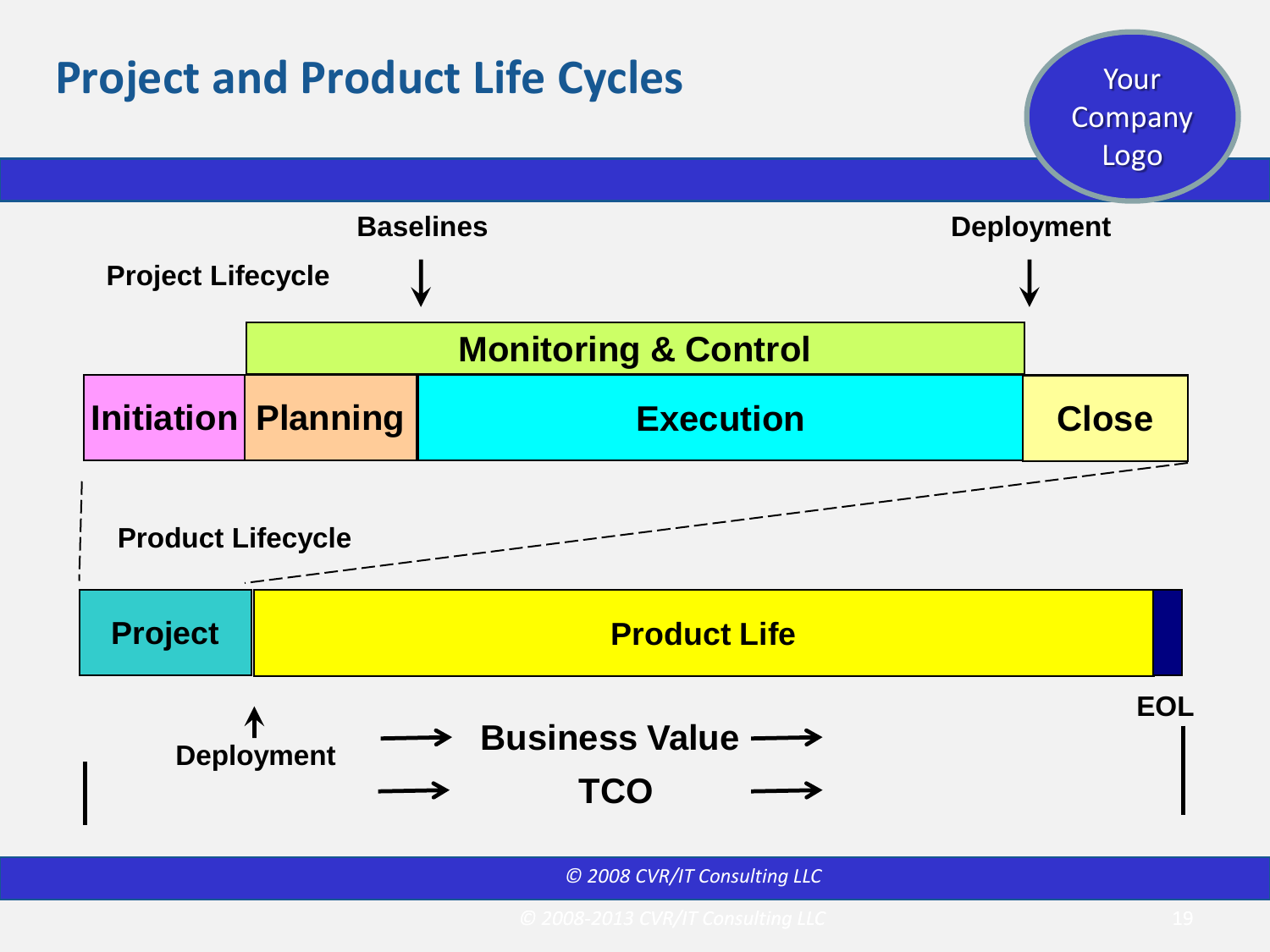#### **Course Blueprint**

| • Project Success and Failure  | <b>• Managing Risk</b>  |
|--------------------------------|-------------------------|
| • Definitions                  | • Communication         |
| • The Project Initiation Phase | • Project Execution     |
| • Managing Scope               | <b>· Status Reports</b> |
| · Project Schedule             | • Change Control        |
| • Procurement                  | • Transition Planning   |
| · Budget                       | • Project Close         |
| • Quality                      |                         |